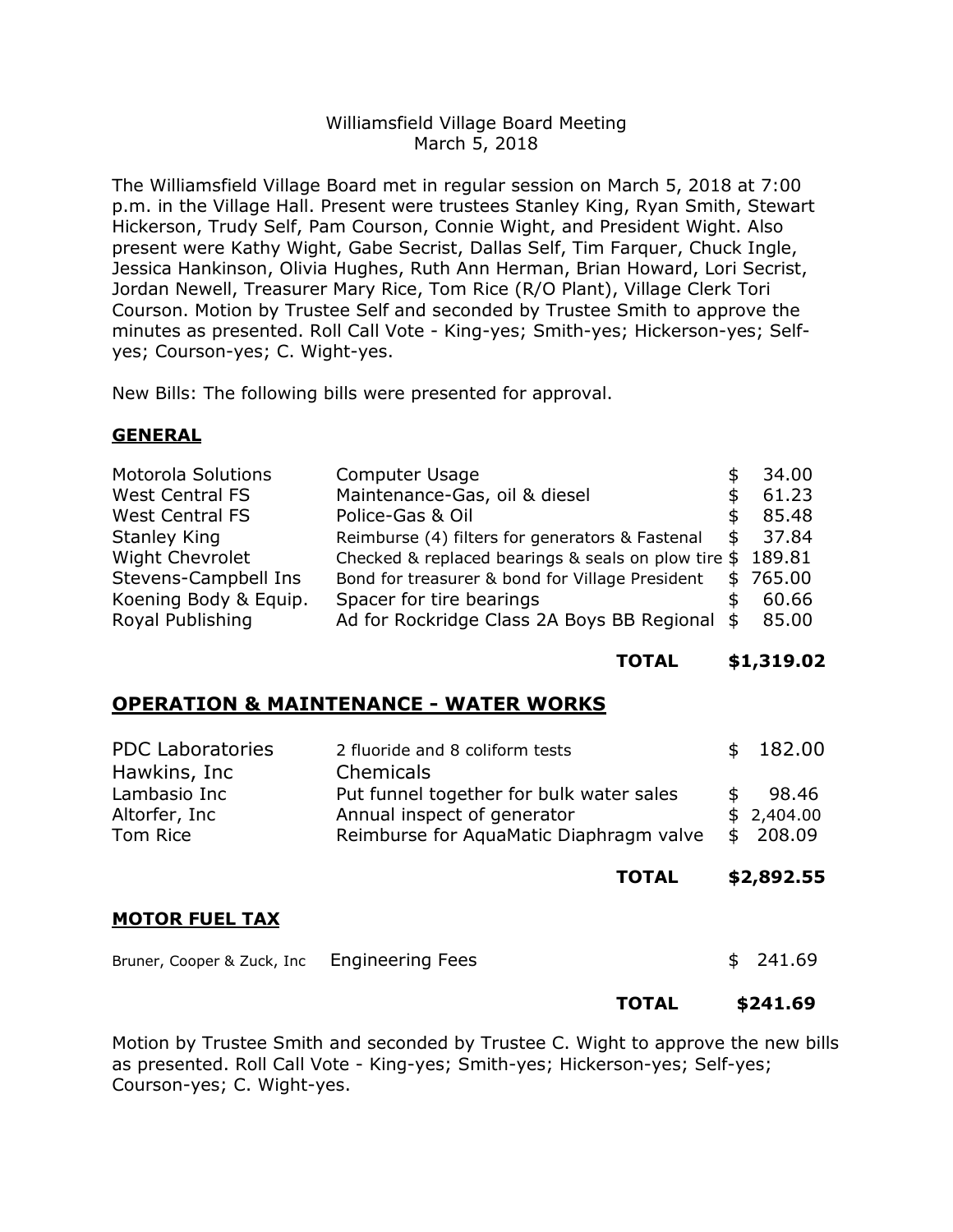President Wight reviewed financial statements for the month. All were in order. Motion by Trustee C. Wight and seconded by Trustee P. Courson to approve financial statement. Roll Call Vote - King-yes; Smith-yes; Hickerson; Self-yes; Courson-yes; C. Wight-yes.

Public Comment: Olivia Hughes from the Williamsfield STEM Team updated the Board on the next steps for the Solar Power Project. John Carlson from Trajectory Energy looked at the land owned by the Village and said that property will not comply because of the power lines. Yates City has decided to not move forward with their solar power project. There will be an informative meeting on March 14<sup>th</sup> at 6:30 at the Williamsfield School in the STEM Lab for the residents and any others interested on getting educated on the project and goals. There will be representatives there from Trajectory Energy to help answer questions. The STEM team has had very positive feedback from residents in surveys that have conducted. Jessica Hankinson is currently studying business and plans to major in business. She would like to do a job shadow and would like to start up a food pantry in Williamsfield. Currently, 38% of students at Williamsfield School are in the free/reduced lunch program based on income. She is looking for a building to store and distribute food and other necessities like toothbrushes, toothpaste and deodorant. Jessica would like to have the pantry open 3-4 days a week and would like to possibly partner/work with the Church and student council for food drives. Galva and Oneida currently have a food pantry. Brian Howard, Chuck Ingle and Tim Farquer presented the Board with a proposal of the remodel plans for the Williamsfield School's south entrance and West Kentucky Drive. Brian Howard had a rough draft of the design showing the changes that would include the Village's consideration on potential 90 degree parking to the west, near the bus lane, potential street modification/resurfacing to alleviate drainage issues, east parking access, potential posting No Parking areas on Kentucky Ave in front of the school, potential impact on east/west water line just south of Kentucky Ave and maintenance and snow removal. They hope to add parking with a few handicapped parking places on the west side of the school, a safety divider that will have more drop off and pick up space with a protective barrier from traffic and the east driveway will be moved to the edge of the property line and will be paved and curved. The main reason for the update is to keep kids safe by staying on the sidewalk and in the protective drop off area and make the drop off and pick up accessibility more safe and organized. The School Board will follow up and will be in touch with the residents and the Village Board members on the next steps to their projects.

Correspondence: The Library will be hosting their annual Easter Egg hunt on March  $31<sup>st</sup>$  and the Village Board will donate \$50.

Maintenance Report: There was a water main break on South Walnut Street and Tom Rice and Stanley King tested the 2 water shut offs for that end of town and they both operated. The roof on the maintenance building will need to be fixed soon.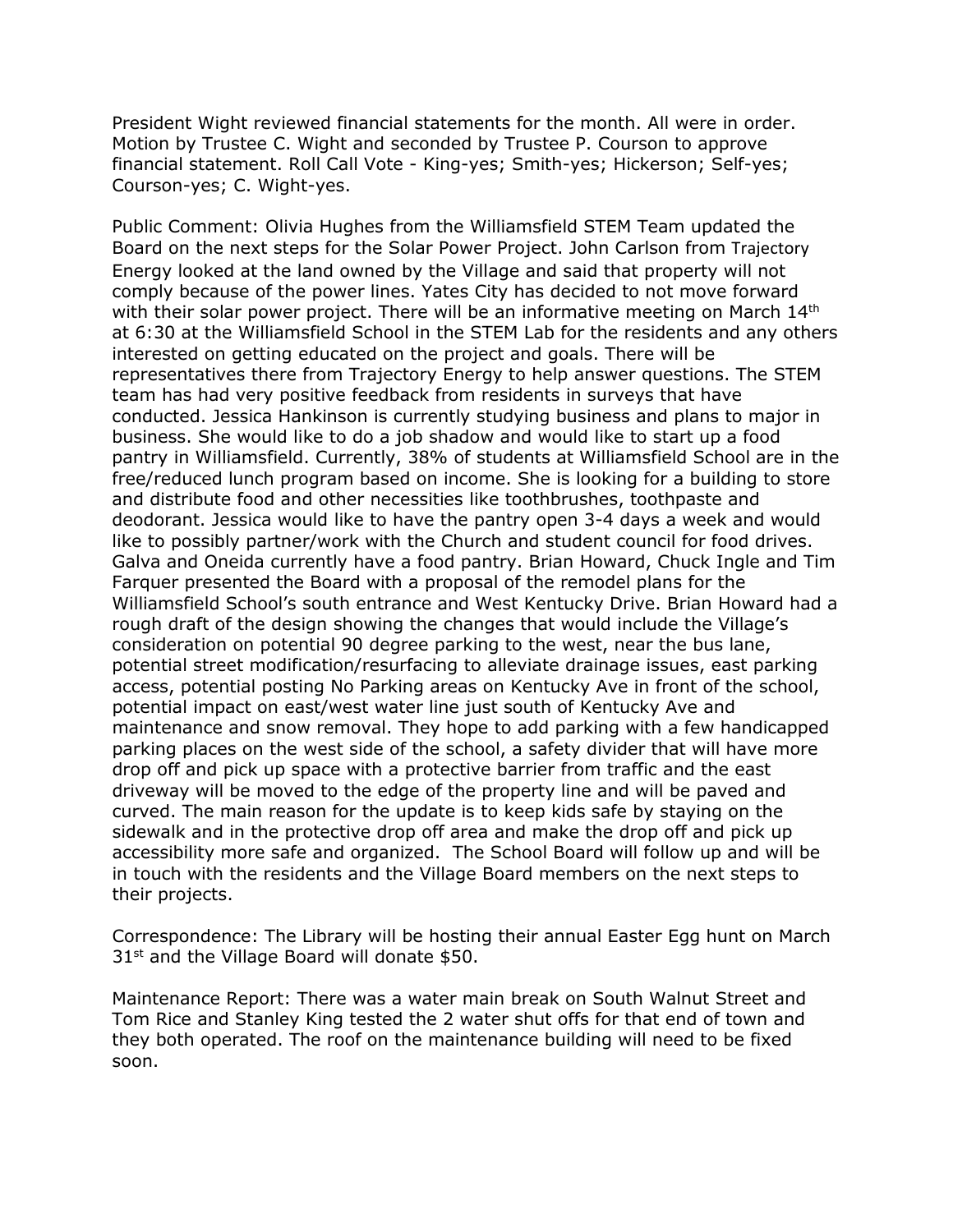Police Report: The following calls for service were handled by the police department for the month of February:

| Custody Dispute               | Report on file |
|-------------------------------|----------------|
| <b>Domestic Troubles</b>      | Report on file |
| Nuisance Complaint            | Report on file |
| <b>Driving Complaint</b>      | No report GOA  |
| Harassment Complaint          | Report on file |
| <b>Other Animal Complaint</b> | Report on file |

## **Citations issued in January:**

| <b>Violations</b>           | <b>Citations</b> | Warnings |
|-----------------------------|------------------|----------|
| Seatbelt                    |                  |          |
| Speeding                    |                  |          |
| Disobeyed Stop Sign         |                  |          |
| <b>Ordinance Violations</b> |                  |          |
| Other                       |                  |          |

Park Report: The Park Association met and discussed their goals of 2018, which include the new playground equipment, tagging the trees for the arboretum. They plan to have a cleanup day in April and again before Ag Day. President Wight complimented the park and the Park Association's efforts in making the park so beautiful and enjoyable.

Water Report: Tom Rice wanted to remind the Board about the expenses in tearing down the old water house and installing a new one since tonight is the budget meeting. He has gotten an estimate from Ratliff Brothers ranging from \$15,680 to \$18,318 depending on what services the Board decides to go with and an estimate from Rick Lafollette that ranges from \$14,128 to \$16,825. A dog house like shelter will also need to be built or the water pump can be installed underground for a higher cost but would save the Village for paying to heat the shelter. The Board discussed replacing water pipes throughout the Village. Tom suggested reaching out to the Western Illinois Regional Council for assistance in applying for grants for the updates.

Street Report: Trustee Smith stated the snow plow had a minor repair done. The Board thanked Trustee Smith and his helpers for keeping the streets plowed.

Old Business: There is a property at the west end of town that needs to be cleaned up again; there are weeds and overgrown bushes that are knee high everywhere. She will be informed that if she doesn't clean up her property, the Village will have to resort to hiring the work done and she will be responsible for the fees.